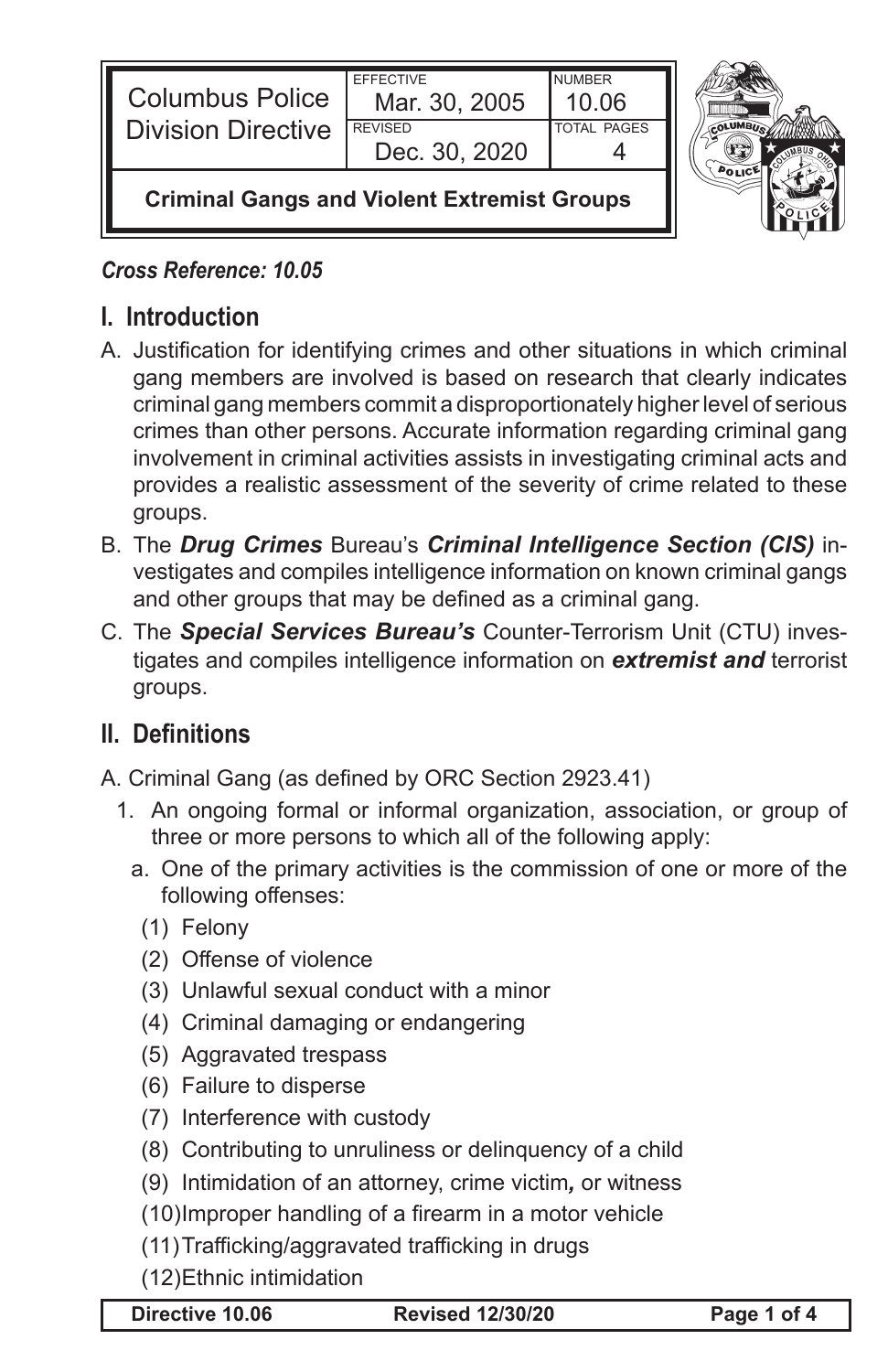- b. It has a common name or one or more common identifying signs, symbols, or colors.
- c. The persons involved individually or collectively engage in or have engaged in a pattern of criminal gang activity. A pattern of criminal gang activity exists if all of the following apply:
	- (1) At least one of the two or more offenses is a felony.
	- (2) At least one of those two or more offenses occurred on or after January 1, 1999.
	- (3) The last of those two or more offenses occurred within five years after at least one of those offenses.
	- (4) The two or more offenses are committed on separate occasions or by two or more persons.
- B. Criminal Gang Member
	- 1. The following criteria, listed in descending order of relative importance, identify an individual as a criminal gang member. At least two must apply. The establishing criteria must be verified within five years of the last date that the individual was documented as a criminal gang member.
		- a. Documented self-admission to being a member of a group meeting the criteria of a criminal gang.
		- b. Documented involvement or arrest in the company of identified criminal gang members for offenses consistent with criminal gang activity.
		- c. Documented criminal history for offenses consistent with criminal gang activity.
		- d. Display of tattoos, branding, or scarring of skin with symbols or signs associated with a criminal gang.
		- e. Adopts the style of dress, clothing, colors, symbols, language/writings, and/or displays signs/symbols associated with a criminal gang.
		- f. Information received from a reliable informant or other source corroborated by further investigation.
		- g. Documented association with known criminal gang members.
		- h. Resides *in* or frequents a particular area, neighborhood, or place associated with a criminal gang.
- C. Criminal Gang Associate

 An individual who has had recurring interactions likely linked to criminal gang activity with documented criminal gang members of a recognized criminal gang, but *he or she* has not completely met the needed criteria to become a fully documented criminal gang member.

D. Criminal Gang Coordinators

 Sworn personnel assigned throughout the Division who have received specialized training on criminal gangs. They are responsible for identifying criminal gang members and related activity in their respective areas and facilitating a flow of information to and from *CIS* and CTU.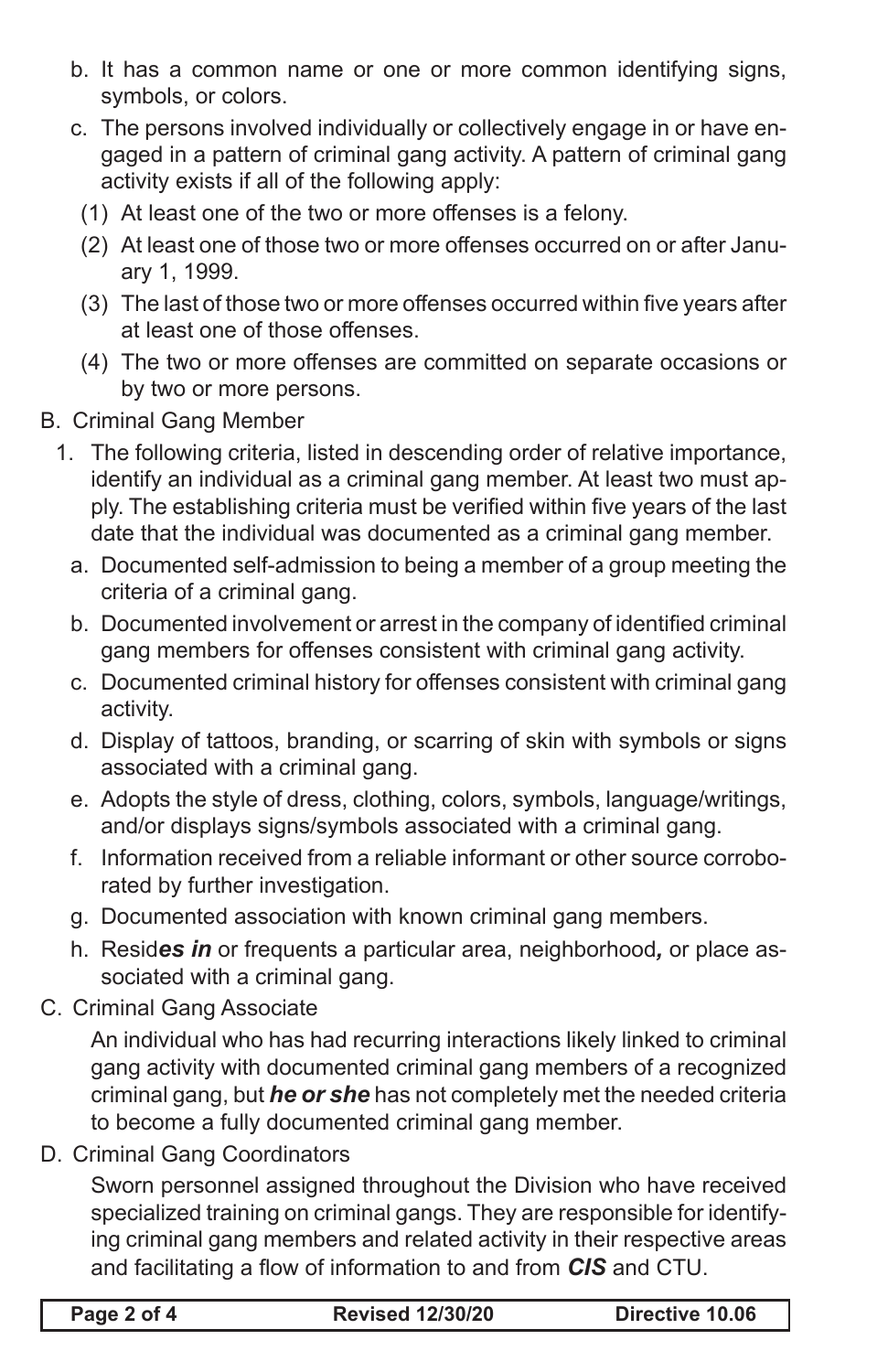### *E. Domestic Terrorism (as defined by the FBI)*

 *Violent criminal acts committed by individuals and/or groups to further ideological goals stemming from domestic influences, such as those of a political, religious, social, racial, or environmental nature.*

*F. International Terrorism (as defined by the FBI)*

 *Violent criminal acts committed by individuals and/or groups who are inspired by, or associated with, designated foreign terrorist organizations or nations.*

*G. Violent Extremism (as defined by the FBI)*

 *The encouraging, condoning, justifying, or supporting the commission of a violent act to achieve political, ideological, religious, social, or economic goals.*

### **III. Policy Statements**

- A. If a situation dictates an immediate response, the initiating sworn personnel or a Criminal Gang Coordinator shall contact *CIS* or CTU as appropriate. Personnel should make immediate contact with *CIS* in cases where the response of a Criminal Gang Coordinator may be desired. *CIS* will determine if an immediate response is necessary. A contact list for *CIS* personnel is available with the Communications Bureau supervisor and the *Headquarters Operations Section*.
- B. Criminal Gang Coordinators may respond to situations where criminal gang activity has occurred to assist other sworn personnel with their investigations.
- C. The list of Criminal Gang Coordinators shall be maintained by the *CIS* Sergeant*s*.
- D. Sworn personnel who encounter an individual suspected to be a criminal gang member or criminal gang associate shall complete a search in all available electronic databases, for example, *in* Mugshots, OHLEG, etc., and *shall* document the encounter. The databases may contain information regarding the person's affiliation with a criminal gang or status within the gang.

# **IV. Procedures**

- A. Sworn personnel encountering criminal gang activity or identifying a potential criminal gang member or associate:
	- 1. Advise the individual of the reason for the stop.
	- 2. Collect all pertinent information from the contact in as much detail as possible.